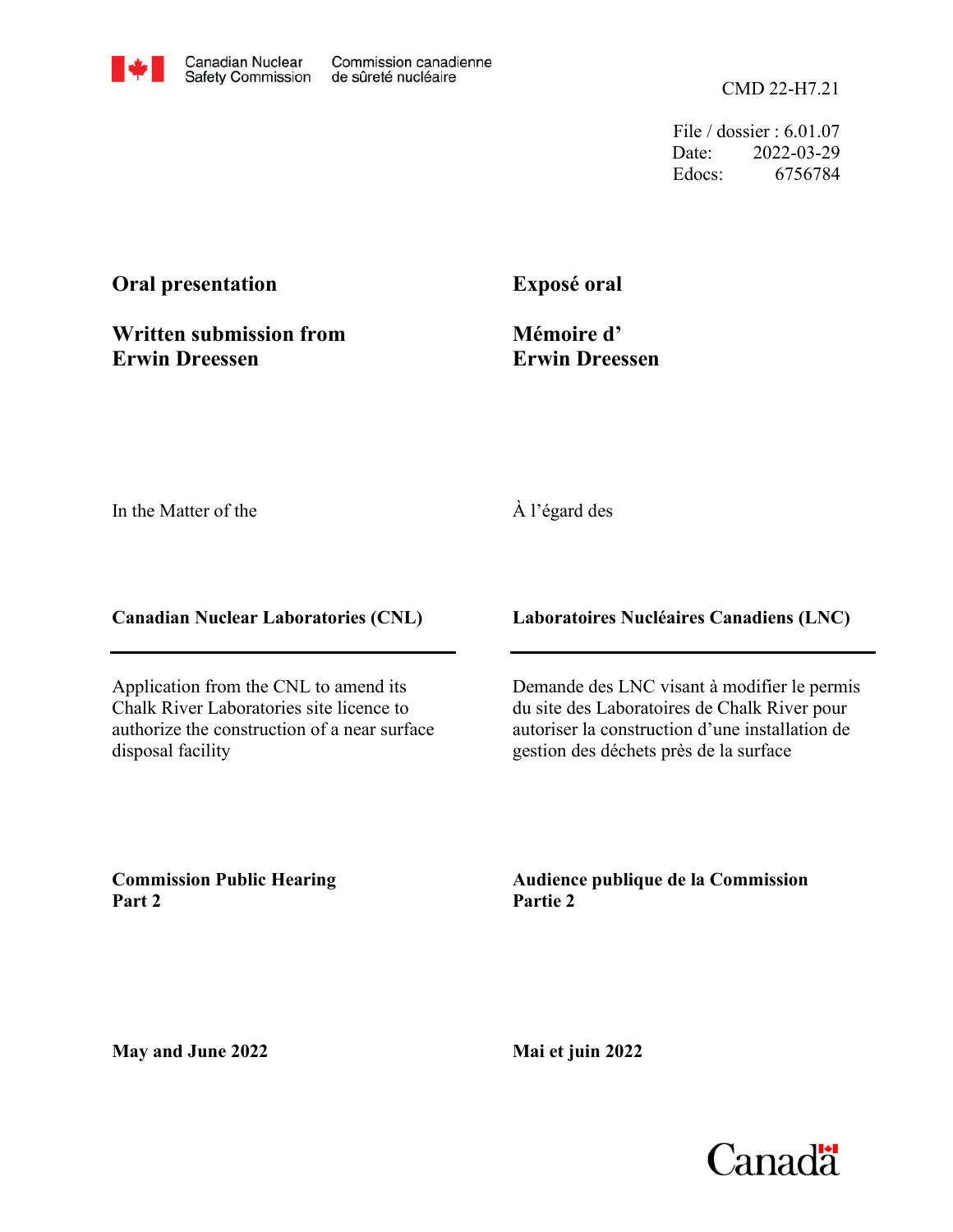CNSC Hearing on the NSDF, Phase 2

Note: All page references are to the PDF pages of document CMD 22-H7 (the staff report for February 22, which includes the EAR) or of the WAC document.

Re Cobalt (ref. WAC, pp. 21-41)

Table 4 sets a concentration limit of 1,000 Bq/g for long-lived βϒ emitting radionuclides in nonleachate controlled packaged waste and 10,000 Bq/g for leachate controlled waste. (Cobalt-60, with a half-life of 5.27 years, must be considered long-lived as it is more than the half-life of Cs-137.

Yet, according to Table 13, Cobalt-60 would be present with an average of 94,700 Bq/g at placement and 15,300 Bq/g at closure. I.e., these maximum allowed concentrations would be considerably higher that the set limits.

In light of the set limits, why would such high concentrations of Cobalt-60 be allowed?

Re surface water (ref. EAR, pp. 236-246)

1.

According to modelling results, during operations and post-treatment, surface water at various locations would contain ten elements where the maximum range exceeds the 2019 "target" (which I understand to mean "maximum allowable") concentration set by Health Canada for Canadian Drinking Water Quality. This includes Aluminum, Phosphorous, Copper and Lead expected to be found in the Ottawa River.

Except for Hardness and Sulphate, all these post-treatment exceedences are already observed in the baseline data (Table 6.1). Nonetheless, post-treatment concentrations are expected to be worse than baseline for 28 of 39 elements.

Staff concludes (p. 241): "Where the maximum range of modelled surface water concentration results exceed effluent discharge targets, any incremental change in concentration to the Perch Creek and Perch Lake watershed from the NSDF operation are not expected to be measurable in the Ottawa River and the downstream environment."

This raises three issues:

- a- Staff has not demonstrated that the increase in concentrations is not measurable.
- b- The exceedance of Aluminum, Phosphorous, Copper and Lead in the Ottawa River appears not to be taken seriously.
- c- Why would CNL not be tasked with cleaning up the effluent, even if it is the result of legacy Chalk River operations? Who else will do it?

## $2<sub>1</sub>$

Table 6.1 lists just five radionuclides. In contrast, Table 13 of the Waste Acceptance Criteria document lists thirty radionuclides that would be licensed to go into the mound. Why the discrepancy? If it is because none of the missing radionuclides are expected to show up in surface water, what is the basis for this assumption?